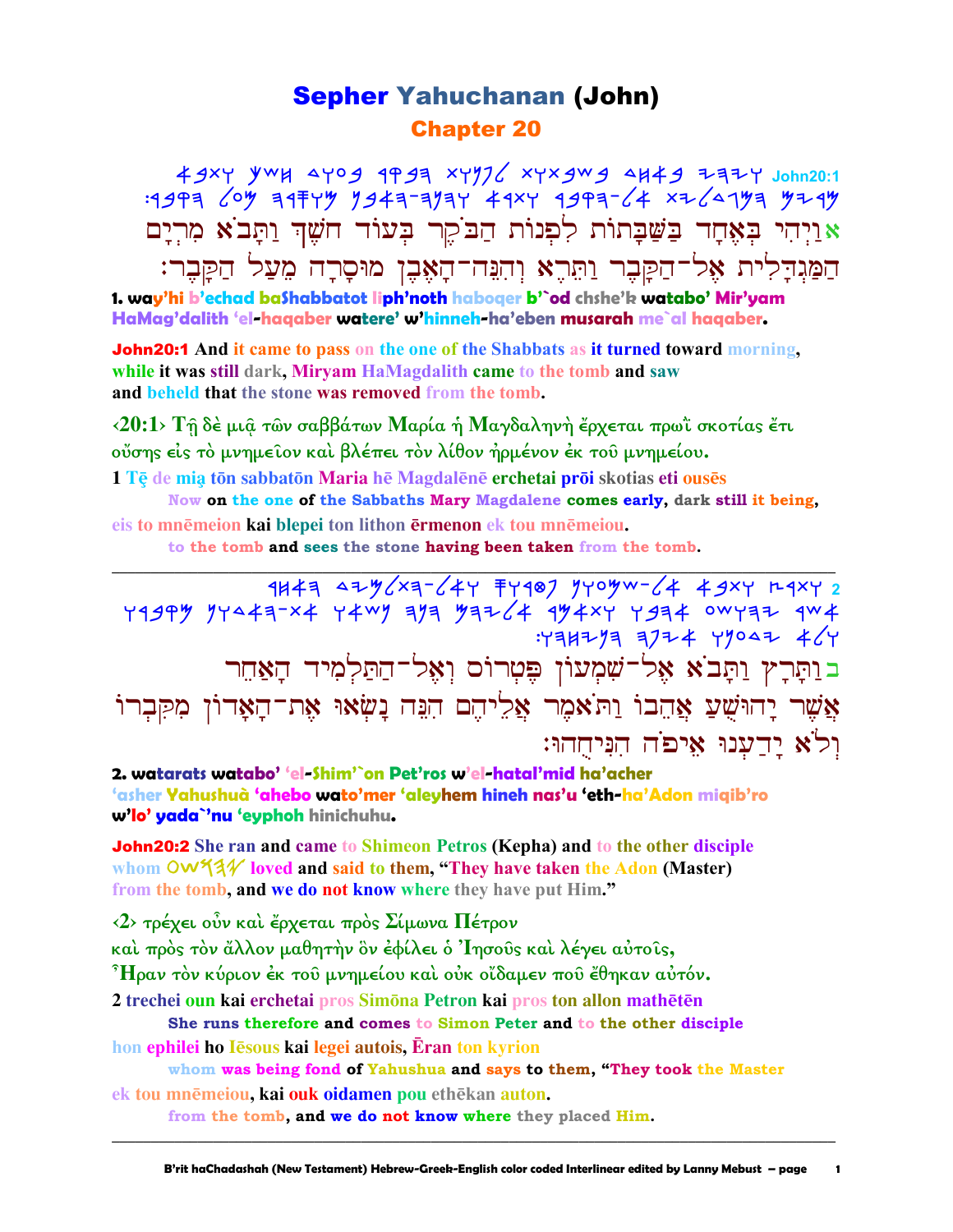$14993 - 4$  YY  $4$  YY  $443 - 47$   $47$   $73$ גוַיִּצֵא פֵטְרוֹס וְהַתַּלְמְיד הָאֲחֶר וַיֵּלְכוּ אֶל־הַקַּבֵר:

3. wavetse' Phet'ros w'hatal'mid ha'acher wavel'ku 'el-haaaber

**John20:3** Phetros (Kepha) left along with the other disciple and they went to the tomb.

<3> Έξηλθεν οὖν ο Πέτρος και ο άλλος μαθητής και ήρχοντο είς το μνημείον.

3 Exelthen oun ho Petros kai ho allos mathetes,

went forth therefore Peter and the other disciple.

kai ērchonto eis to mnēmeion.

and they were coming to the tomb.

<u>רוירוצו שניהם יחדו וימהר התלמיד האחר לרוץ</u> וַיַּעֲבוֹר אֶת־פֵּטִרוֹּם וַיָּבֹא רְאַשׁוֹנָה אֵל־הַקַּבֵר:

4. wayarutsu sh'neyhem yach'daw way'maher hatal'mid ha'acher laruts waya`abor 'eth-Pet'ros wayabo' ri'shonah 'el-haqaber.

**John20:4** Both of them ran together, but the other disciple ran faster, passed Petros (Kepha), and came to the tomb first.

<4> έτρεχον δέ οί δύο όμου· και ο άλλος μαθητής προέδραμεν τάχιον του Πέτρου καὶ ἦλθεν πρῶτος είς τὸ μνημεῖον,

4 etrechon de hoi duo homou; kai ho allos mathētēs proedramen tachion

And were running the two together; and the other disciple ran ahead faster tou Petrou kai elthen protos eis to mnemeion.

than Peter and came first to the tomb.

: Fyyy 464 52433 724244xa-x4 4424 747x-64 74x24 5 הוַיַּשְׁקֵף אֱל־תּוֹכוֹ וַיַּרְא אֶת־הַתַּכְרִיכִין מֻנָּחִים וְלֹא נִכְנָם:

5. wayash'qeph 'el-toko wayar' 'eth-hatak'rikin munachim w'lo' nik'nas.

**John20:5** He peered inside and saw the burial garments lying there but he did not enter.

<5> και παρακύψας βλέπει κείμενα τα όθόνια, ού μέντοι εισήλθεν.

5 kai parakuuas blepei keimena ta othonia, ou mentoi eiselthen.

and having stooped down he saw lying the linen cloths, not however he entered.

 $1997 - 4$  Tyyy 4474 4244 T499 yyoyw 49246 : 47247 724 244 244 2447 וּוַיָּבֹא שִׁמְעוֹן פֶּטְרוֹס אַחֲרָיו וִהוּא נִכְנַס אֵל־הִקִּבר <u>וירא את־התקריכין מנחים:</u>

6. wayabo' Shim'`on Pet'ros 'acharayu w'hu' nik'nas 'el-haqaber wavar' 'eth-hatak'rikin munachim.

**John20:6** Shimeon Petros (Kepha) came after him. He entered into the tomb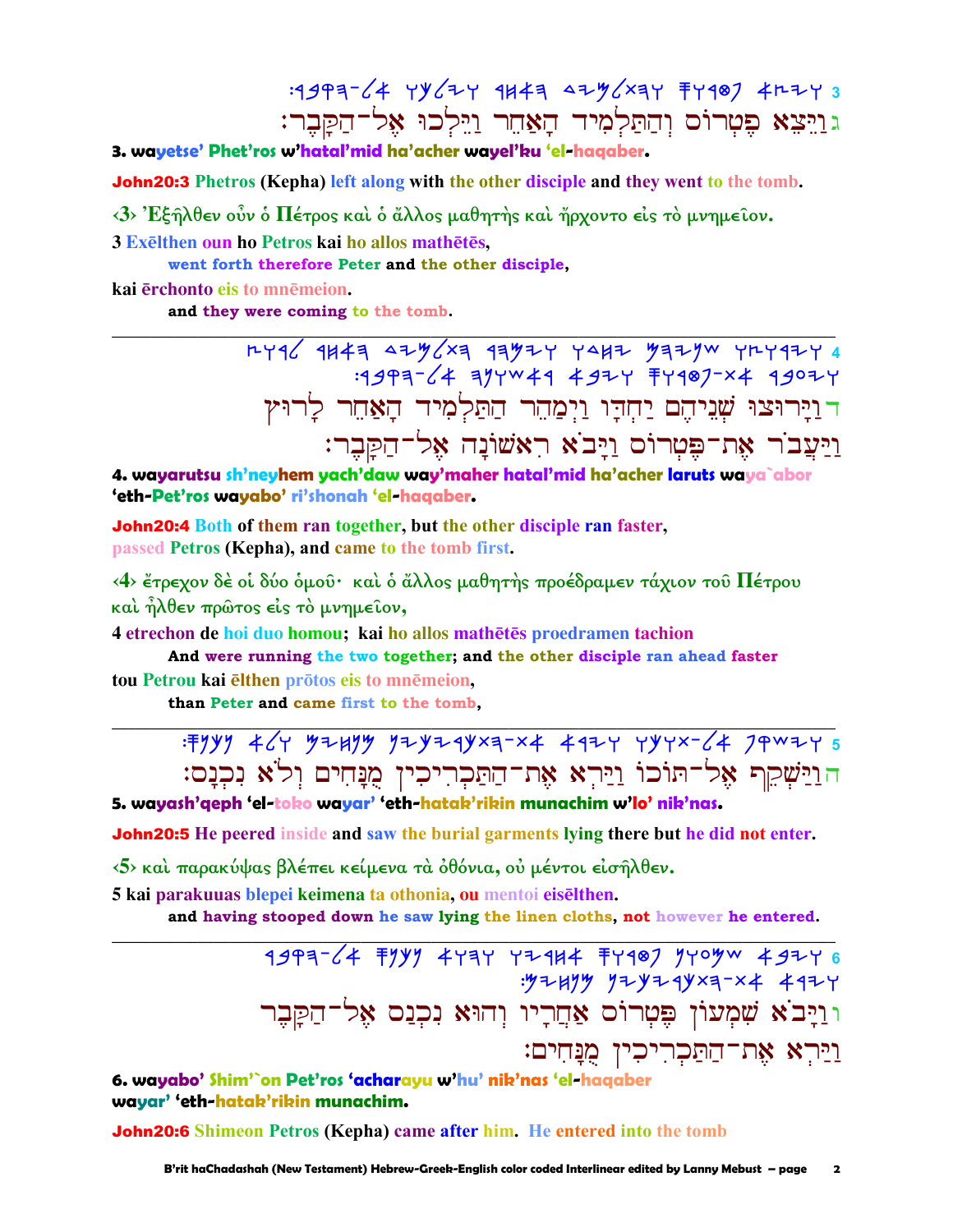and saw the burial garments lying there.

<6> έρχεται ούν καί Σίμων Πέτρος άκολουθών αύτώ και είσηλθεν είς το μνημείον, και θεωρεί τα όθόνια κείμενα,

6 erchetai oun kai Simon Petros akolouthon auto kai eiselthen eis to mnemeion,

Then comes also Simon Peter following him and he entered into the tomb,

kai theorei ta othonia keimena,

and he saw the linen cloths lying,

זוְהַסּוּדַר אֲשֶׁר הַיִתַה עֲל־רֹאשׁוֹ אֵינֵנַּה מְנַחַת אֵצֵל הַתַּכְרִיכְין כִּי אָם־מְקִפֶּלֶת לְבַדָּהּ בְּמָקוֹם אֵחָד:

7. w'hasudar 'asher hay'thah `al-ro'sho 'eynenah munachath 'etsel hatak'rikin ki 'im-m'qupeleth l'badah b'maqom 'echad.

**John20:7** The scarf that had been on His head was not lying beside the burial garments; instead, it was folded up by itself in a place.

 $\langle 7 \rangle$  και το σουδάριον, ο ήν έπι της κεφαλής αύτου, ού μετα των όθονίων κείμενον άλλά χωρίς έντετυλιγμένον είς ένα τόπον.

7 kai to soudarion, ho en epi tes kephales autou, ou meta ton othonion keimenon

and the face cloth, which was upon His head, not with the linen cloths lying alla chōris entetyligmenon eis hena topon.

but apart, having been folded up in one place.

 $799$   $477 - 91$   $1997 - 64$   $197 - 49$   $49$   $404$   $1147$   $412$   $419$ :19427 4927 חוִהַתַּלְמִיד הַאֲחֵר אֲשֵׁר בַּא רִאשׁוֹנָה אֱל־הַקַּבֶר נֵּם־הוּא נִכְנַס וירא וַיַּאֲמֶן:

8. w'hatal'mid ha'acher 'asher ba' ri'shonah 'el-haqaber gam-hu' nik'nas wayar' waya'amen.

**John20:8** The other disciple who came to the tomb first and he also entered. He saw and believed.

<8> τότε ούν είσηλθεν και ο άλλος μαθητής ο ελθών πρώτος είς το μνημείον και είδεν και επίστευσεν·

8 tote oun eiselthen kai ho allos mathetes ho elthon protos

Then therefore entered also the other disciple, the one having come first eis to mnēmeion kai eiden kai episteusen;

to the tomb, and he saw and believed.

טכִּי עֲדֵן לֹא־הֵבִינוּ אֶת־הַכָּתוּב אֲשֶׁר קוֹם יָקוּם מֵעָם הַמֵּתִים: 9. ki `aden lo'-hebinu 'eth-haKathub 'asher gom yaqum me`im hamethim.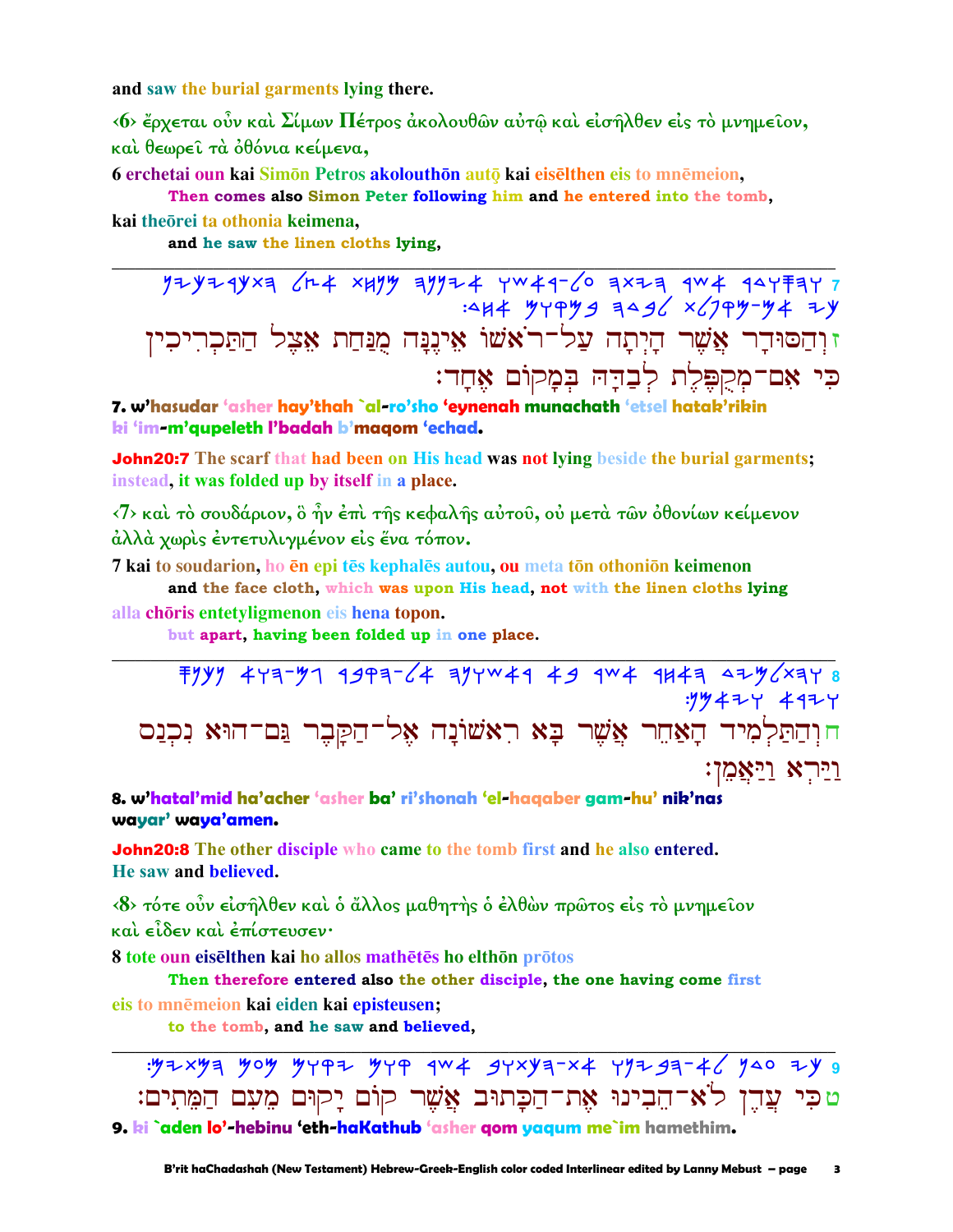**John20:9** For they did not yet understand the Scripture. that He would surely rise from among the dead.

<9> ούδέπω γάρ ήδεισαν την γραφήν ότι δεί αύτον έκ νεκρών άναστήναι.

9 oudepō gar ēdeisan tēn graphēn

## for not yet they knew the Scripture

hoti dei auton ek nekrōn anastēnai.

that it is necessary for Him from the dead to rise up.

: yxz g - (4 Yy (ZY yzszy (xa Y gywzy 10 י וישובו התלמידים וילכו אל־ביתם:

10. wayashubu hatal'midim wayel'ku 'el-beytham.

**John20:10** The disciples returned and went to their houses.

<10> άπήλθον οὖν πάλιν πρός αὐτοὺς οἱ μαθηταί.

10 apelthon oun palin pros autous hoi mathetai.

Then went away again to their own places the disciples.

11 747 749 940 1449 1446 1444 2444 1444 1444 2444<br>1944 14 - 1446 1445: יא וּמִרְיָם עָמְדָה מִחוּץ לַקֶּבֶר וְהִיא בוֹכִיָּה וַיְהִי בִבְכּוֹתָהּ <u>ותֹּשָׁקֵף אָל־תּוֹד הַקַּבֵר:</u>

11. uMir'yam `am'dah michuts laqeber w'hi' bokiah way'hi bib'kothah watash'qeph 'el-to'k haqaber.

**John20:11 Mirvam stood outside the tomb and she wept.** and it happened as she wept she peered into the tomb.

<11> Μαρία δέ είστήκει πρός τῷ μνημείω ἔξω κλαίουσα. ώς οὖν ἔκλαιεν, παρέκυψεν είς το μνημείον

11 Maria de heistēkei pros tō mnēmeiō exō klaiousa.

Now Mary had stood at the tomb outside weeping.

hōs oun eklaien, parekuuen eis to mnēmeion

Then as she was weeping, she stooped into the tomb

: YZXY (149 AH4Y YZXYW449 AH4 OWYAZ XJY1-X4 YW YYW יבותֵרֵא שָׁנֵי מַלְאָכִים לְבוּשִׁי לְבַנִים ישָׁבִים בַּמַקוֹם אֲשֶׁר שָׂמוּ שָׁם אֶת־גּוּפַת יָהוּשָׁעַ אָחָד מִרַאֲשׁוֹתָיו וִאָּחָד מַרִגִּלוֹתָיו:

12. watere' sh'ney mal'akim l'bushey l'banim ysh'bim bamaqom 'asher samu sham 'eth-guphath Yahushuà 'echad m'ra'ashothayu w'echad mar'g'lothayu.

**John20:12** She saw two messengers wearing white sitting in the place where they had put the body of  $\frac{600}{44}$  there, one at its head and one at its foot.

<12> και θεωρεί δύο άγγέλους έν λευκοίς καθεζομένους, ένα πρός τη κεφαλη καί ένα πρός τοις ποσίν, όπου έκειτο τό σώμα του Ίησου.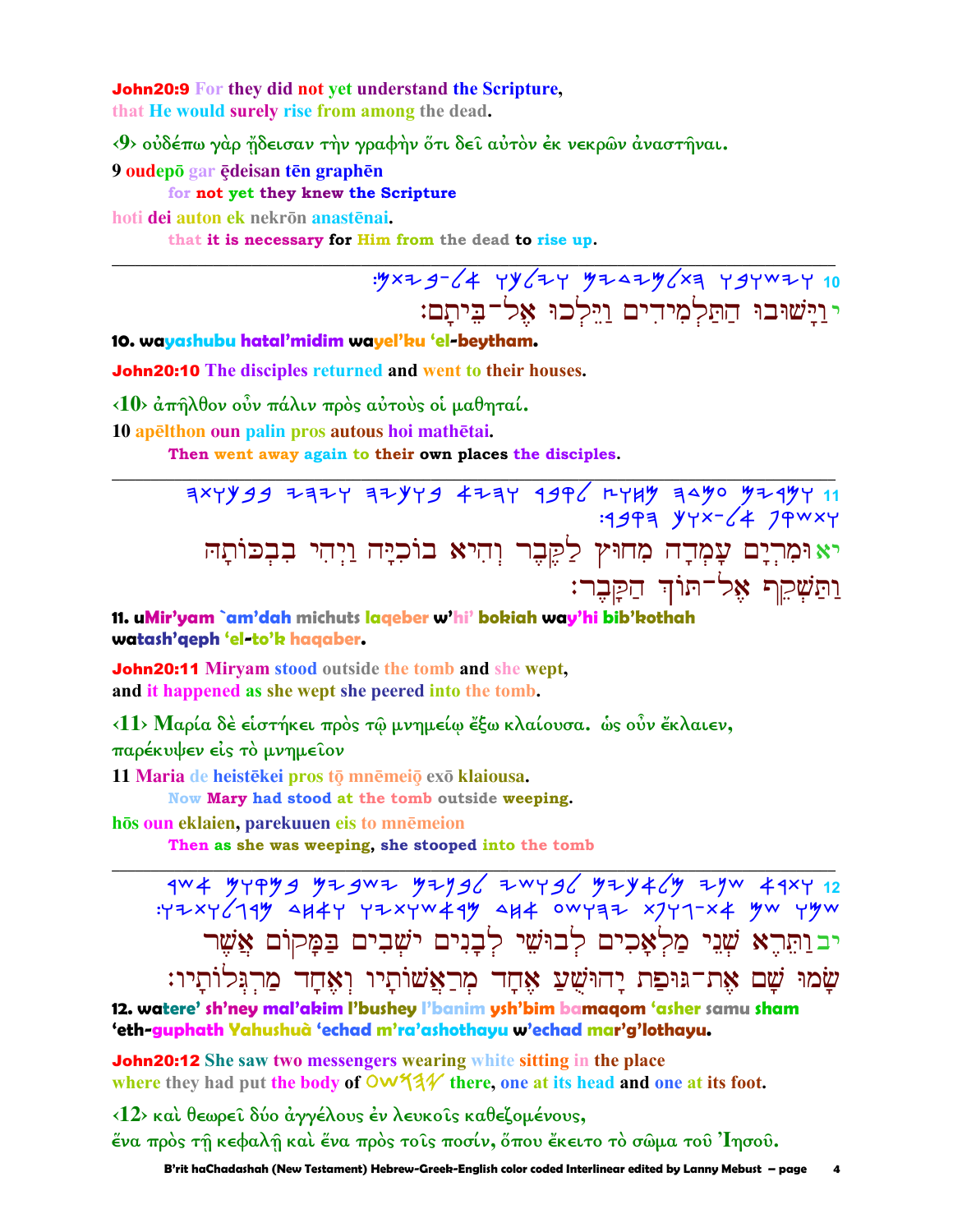#### 12 kai theorei duo aggelous en leukois kathezomenous, hena pros tē kephalē and saw two angels in white sitting, one at the head

kai hena pros tois posin, hopou ekeito to soma tou lesou. and one at the feet, where was lying the body of Yahushua.

> $\frac{y}{77264}$  =  $\frac{y}{77264}$  =  $\frac{y}{7724}$  =  $\frac{y}{7724}$  =  $\frac{y}{7724}$  =  $\frac{y}{7724}$  =  $\frac{y}{7724}$  =  $\frac{y}{7724}$  =  $\frac{y}{7724}$  =  $\frac{y}{7724}$  =  $\frac{y}{7724}$  =  $\frac{y}{7724}$  =  $\frac{y}{7724}$  =  $\frac{y}{7724}$  =  $\frac{y}{772$ יגוי אמרו אליה אשה למה תבכי ותאמר אליהם כִּי נָשָׂאוּ מְזֶה אֶת־אֲדוֹנִי וְלֹא יָדַעְתִּי אִיפֹה הִנִּיחֻהוּ:

13. wayo'm'ru 'eleyah 'ishah lameh thib'ki wato'mer 'aleyhem ki nas'u mizeh 'eth-'Adoni w'lo' yada 'ti 'eyphoh hinichuhu.

**John20:13** They said to her, "Woman, why are you weeping?" She said to them, "Because they have taken My Adon away from here and I do not know where they put Him."

 $\langle 13 \rangle$  και λέγουσιν αύτη έκεινοι, Γύναι, τί κλαίεις;

λέγει αὐτοῖς ὅτι ᠈ Ήραν τὸν κύριόν μου, καὶ οὐκ οἶδα ποῦ ἔθηκαν αὐτόν.

13 kai legousin autē ekeinoi. Gynai, ti klaieis? legei autois

And say to her those ones, "Woman, why do you weep?" She said to them,

hoti Eran ton kyrion mou, kai ouk oida pou ethēkan auton.

"They took my Master, and I do not know where they placed Him."

 $77444$   $774$   $x4 = 946$   $771$ יד ויהי כִּכְלּוֹתָהּ לְדַבֵּר זֹאת וַתֵּפֵן אַחֲרֵיהָ וַתֵּרֵא וְהִנֵּה יָהוּשָׁעַ עֹמֶד וְלֹא יָהִעָּה כִּי יָהוּשָׁעַ הוּאָ:

14. way'hi k'kalothah l'daber zo'th watephen 'achareyah watere' w'hinneh Yahushuà `omed w'lo' yad'`ah ki Yahushuà hu'.

**John20:14** And it came to pass when she finished saying this, she turned behind her and saw and beheld  $\overline{OW34}$  standing there, but she did not know that He was  $\overline{OW34}$ .

<14> ταύτα είπούσα έστράφη είς τα όπίσω

καὶ θεωρεῖ τὸν Ἰησοῦν ἐστῶτα καὶ οὐκ ἤδει ὅτι Ἰησοῦς ἐστιν.

14 tauta eipousa estraphē eis ta opisō,

These things having said she turned back around.

kai theorei ton Iesoun hestota, kai ouk ędei hoti Iesous estin.

and she saw Yahushua having stood, and did not know that it was Yahushua.

2WPSX 2Y-X4 2YSX 3Y 4W4 0WY3Z 3Z 4 9Y4ZY 15 טוניאמר אליה יהוּשָׁעַ אָשָׁה לָמֶה תִבְכִּי אֵת־מִי תִבְקֵשִׁי וְהִיא חֲשָׁבַתְהוּ לְשֹׁמֵר הַגָּן וַתֹּאמֵר אֵלְיוּ אַדוֹנִי אִם־אַתָּה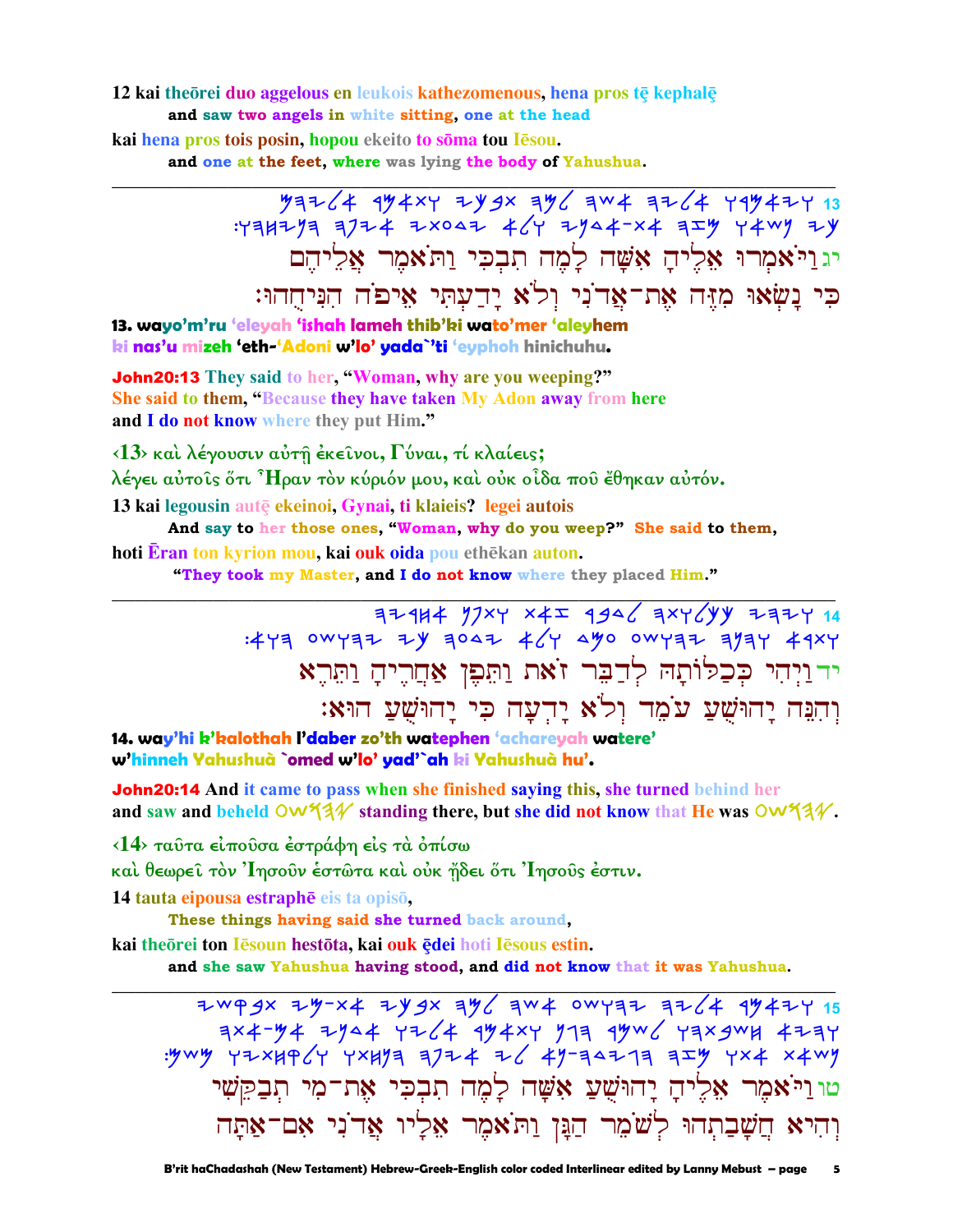# בַשֵׂאת אֹתוֹ מְזֶּה הַגִּיהַדה־בַּא לִי אִיפֹה הִבַּחִתּוֹ וּלִקַחְתִּיוּ מִשָּׁם:

**15. wayo'mer 'eleyah Yahushuà 'ishah lameh thib'ki 'eth-mi th'baqeshi w'hi' chashabat'hu l'shomer hagan wato'mer 'elayu 'Adoni 'im-'atah nasa'tah 'otho mizeh hagidah-na' li 'eyphoh hinach'to ul'qach'tiu misham.**

**John20:15**  $\circ$ w $\frac{4}{4}$  said to her, "Woman, why are you weeping? **Whom are you seeking?" She thought Him to be the guard of the garden, so she said to Him, "My Adon, if you have carried Him from here, please tell me where you have laid Him, and I shall take Him from there."** 

**‹15› λέγει αὐτῇ Ἰησοῦς, Γύναι, τί κλαίεις; τίνα ζητεῖς;** 

**ἐκείνη δοκοῦσα ὅτι ὁ κηπουρός ἐστιν λέγει αὐτῷ, Κύριε, εἰ σὺ ἐβάστασας αὐτόν,** 

**εἰπέ µοι ποῦ ἔθηκας αὐτόν, κἀγὼ αὐτὸν ἀρῶ.** 

**15 legei autÿ Isous, Gynai, ti klaieis? tina zteis?** 

**says to her Yahushua, "Woman, why do you weep? Whom do you seek? ekeinē dokousa hoti ho kēpouros estin legei autō, Kyrie,** 

**That one supposing that the gardener he was says to him, "Master,**

**ei** sy **ebastasas** auton, **eipe** moi pou ethēkas auton, kagō auton arō. **if you carried away Him, tell me where you placed Him, and I shall take Him."** 

**\_\_\_\_\_\_\_\_\_\_\_\_\_\_\_\_\_\_\_\_\_\_\_\_\_\_\_\_\_\_\_\_\_\_\_\_\_\_\_\_\_\_\_\_\_\_\_\_\_\_\_\_\_\_\_\_\_\_\_\_\_\_\_\_\_\_\_\_\_\_\_\_\_\_\_\_\_\_\_\_\_\_\_\_\_\_\_\_\_\_\_\_\_**

 $77$ <sup>xy</sup> 524 0 0 232 32 42 44 45 46  $:117$  471 21791 7264 19487 טז וַי<sup>ּי</sup>אמֶר אֶלִיהַ יַהוּשָׁעַ מִריַם וַתְּפִן וַתֹּאמֶר אָלֵיו רַבּוּנִי הוּא מוֹרֵה:

**16. wayo'mer 'eleyah Yahushuà Mir'yam watephen wato'mer 'elayu Rabbuni hu' Moreh.**

**John20:16 OW 54 V** said to her, "Miryam," **and she turned and said to Him, "Rabbuni!" that is, "Teacher."** 

**‹16› λέγει αὐτῇ Ἰησοῦς, Μαριάµ. στραφεῖσα ἐκείνη λέγει αὐτῷ Ἑβραϊστί, Ραββουνι (ὃ λέγεται ∆ιδάσκαλε).** 

16 legei autę Iesous, Mariam. strapheisa ekeine legei autę Hebraisti,

 **says to her Yahushua, "Mary, having turned that woman says to Him in Hebrew, Rabbouni (ho legetai Didaskale).** 

**\_\_\_\_\_\_\_\_\_\_\_\_\_\_\_\_\_\_\_\_\_\_\_\_\_\_\_\_\_\_\_\_\_\_\_\_\_\_\_\_\_\_\_\_\_\_\_\_\_\_\_\_\_\_\_\_\_\_\_\_\_\_\_\_\_\_\_\_\_\_\_\_\_\_\_\_\_\_\_\_\_\_\_\_\_\_\_\_\_\_\_\_\_**

**"Rabbi," (which means Teacher).** 

46 ayo zy zg zogx-64 owyaz az64 ay4zy 17  $4946$  + 42794 + 44-64 + 49-24 + 94-64 + 2226 :mkyhlaw yhla-law mkybaw yba-la hlo yna יז וַיֹּאמֶר אֶלֵיהַ יַהוּשָׁעַ אֲל־תְּגִּעִי בִי כִּי עוֹד לֹא  $\Pi$ עַליתי אָל־אַבִי וּלְכִי־נַא אָל־אַחַי וְהַגִּידִי לַהֵם אַני עֹלֵה אָל־אַבִי וַאֲבִיכֶם וְאֵל־אֵלֹהֵי וֵאָלֹהֵיכֶם:

**17. wayo'mer 'eleyah Yahushuà 'al-tig'`i bi ki `od lo' `alithi 'el-'Abi ul'ki-na' 'el-'achay w'hagidi lahem 'ani `oleh 'el-'Abi wa'Abikem w'el-'Elohay w'Eloheykem.**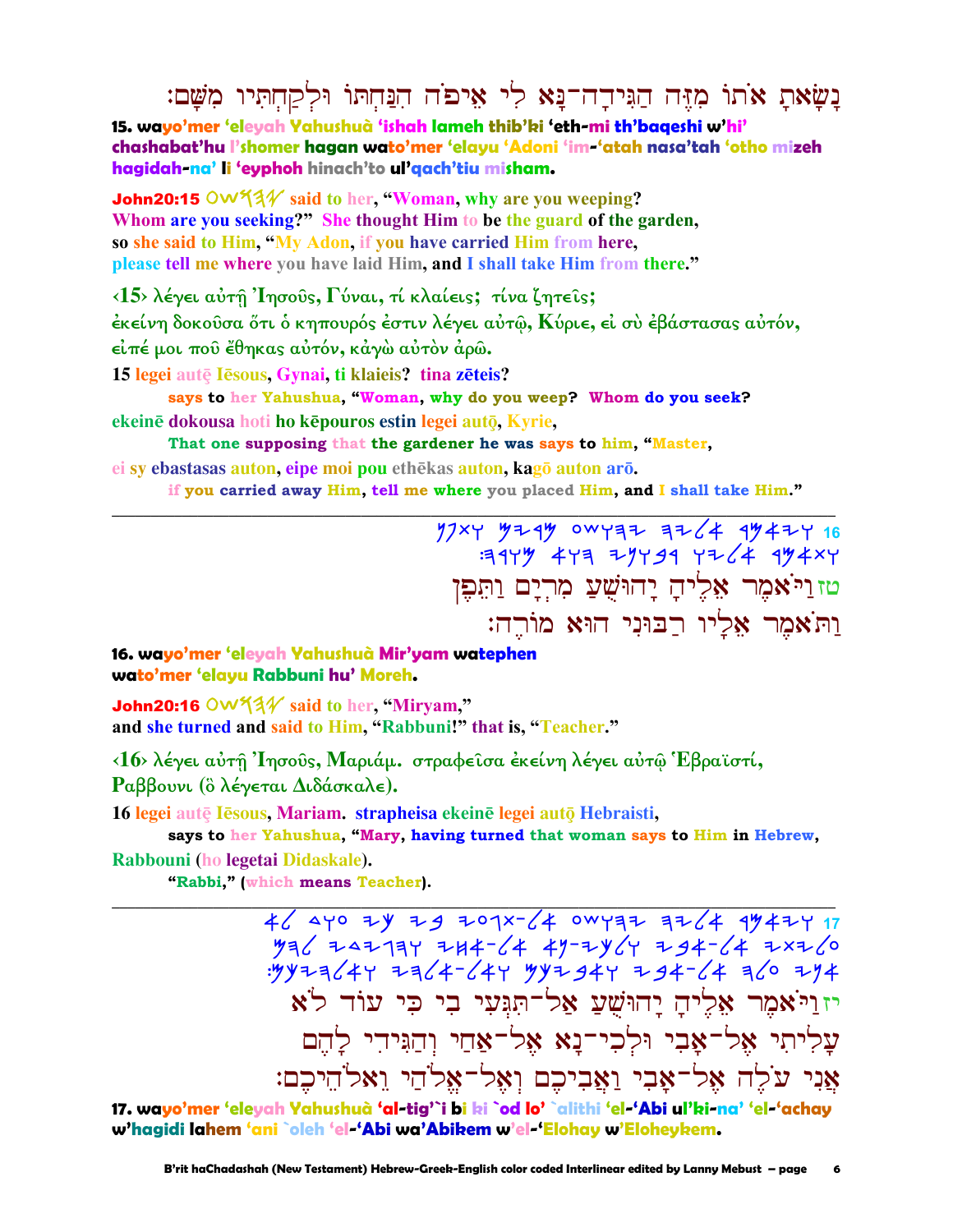**John20:17 OW93** said to her, "Do not touch Me, for I have still not ascended to My Father. Please go to My brothers and tell them, 'I am ascending to My Father and your Father, and to My El and your El.""

<17> λέγει αύτη Ίησούς, Μή μου άπτου, ούπω γάρ άναβέβηκα πρός τον πατέρα· πορεύου δέ πρός τους άδελφούς μου και είπε αύτοις, Άναβαίνω πρός τον πατέρα μου καί πατέρα ύμων καί θεόν μου καί θεόν ύμων.

17 legei autē Iēsous, Mē mou haptou, oupō gar anabebēka says to her Yahushua, "Stop touching Me, for not yet I have ascended

pros ton patera; por eurou de pros tous adelphous mou kai eipe autois, to the Father; but go to My brothers and tell them,

Anabainō pros ton patera mou kai patera hymōn kai theon mou kai theon hymōn. I ascend to the My Father and your Father and My El and your El."

> x4 yz4zy x3-64 97 x2641 yz4y 49xy 18<br>3 3 4 4 194 x4zyy yy443-x4 3x49-4w4 יחותב א מרים המגדלית ותספר אל־התלמידים את אֲשֶׁר־רָאֲתָה אֶת־הָאָדוֹן וְכָזֹאת הִבֵּר אָלֵיהַ:

18. watabo' Mir'yam haMag'dalith wat'saper 'el-hatal'midim 'eth 'asher-ra'athah 'eth-ha'Adon w'kazo'th diber 'eleyah.

**John20:18 Mirvam HaMagdalith came and told the disciples about whom** she had seen the Adon and what He had spoken this to her.

<18> έρχεται Μαριάμ ή Μαγδαληνή άγγέλλουσα τοίς μαθηταίς ότι Έώρακα τὸν κύριον, καὶ ταῦτα εἶπεν αὐτῆ.

18 erchetai Mariam hē Magdalēnē aggellousa tois mathētais comes Mary Magdalene announcing to the disciples,

hoti Heōraka ton kyrion, kai tauta eipen autē.

"I have seen the Master," and these things He said to her.

4W 4V 440-XO XYX 4W 4 4K 4YAY 4YAA 4Y74 7774 19 : 4y < 44 YY + 4 YY + 24 יטוַיְהִי בַּיּוֹם הַהוּא וְהוּא אֶחָד בַּשַּׁבַתוֹת לְעָת־עַרֶב כַּאֲשֵׁר נִסְגְּרוּ דַלְתוֹת הַבַּיִת אֲשֶׁר־נִקִבְצוּ שֵׁם הַתַּלְמִידִים מִיְּרִאַת הַיַהוּהִים וַיַּבֹא יַהוּשִׁעַ וַיַּעֲמֹד בִּינֵיהֵם וי<sup>:</sup>אמר אליהם שלוֹם לכם:

19. way'hi bayom hahu' w'hu' 'echad baShabbatot l'`eth-`ereb ka'asher nis'g'ru dal'thoth habayith 'asher-niq'b'tsu sham hatal'midim miir'ath haYahudim wayabo' Yahushuà waya`amod beyneyhem wayo'mer 'aleyhem Shalom lakem.

**John20:19** And it came to pass on that day, which was the one of the Shabbats, at the time of the evening, when the doors were closed in the house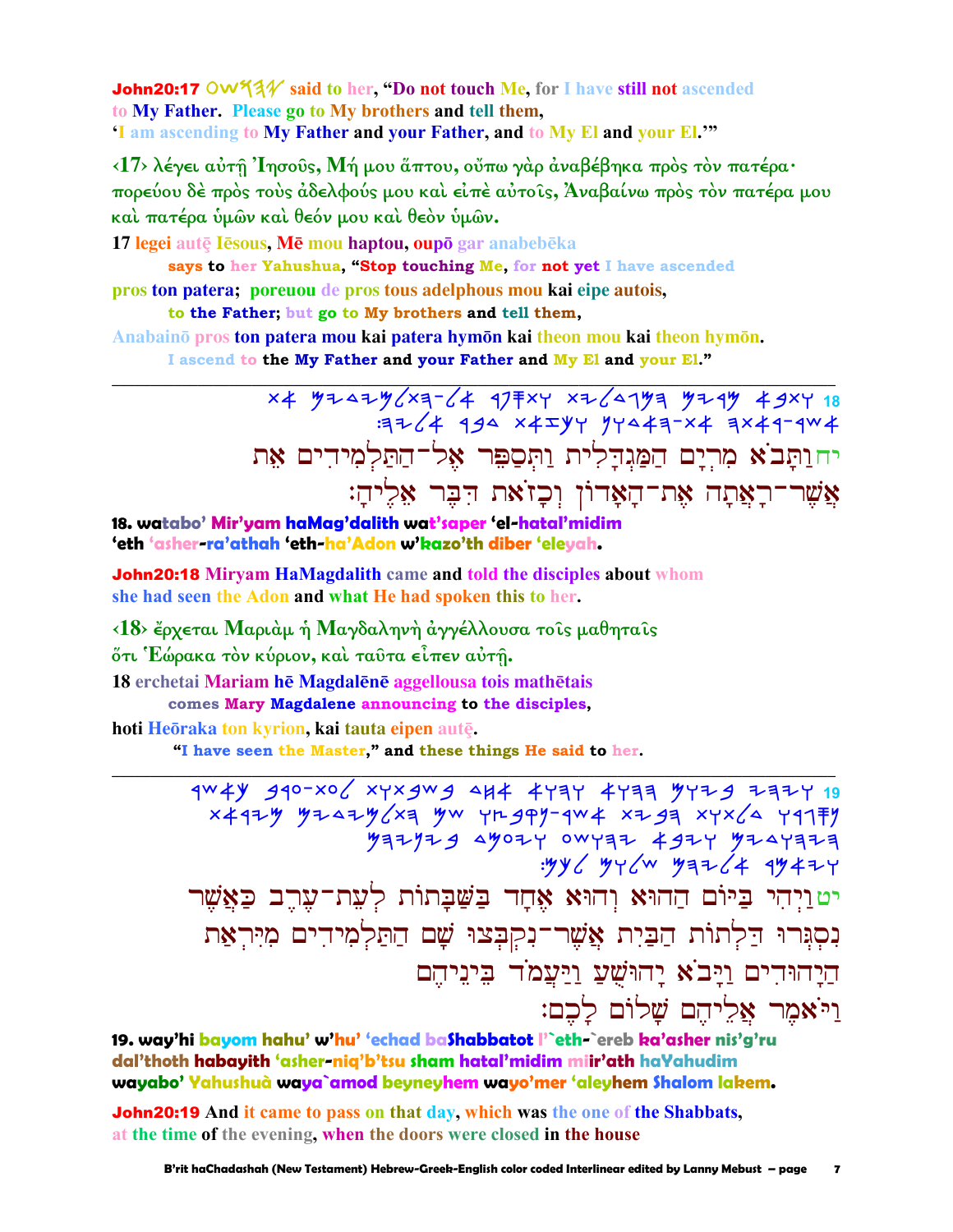where the disciples were there, for fear of the Yahudim, OW 44 came and stood among them and said to them, "Peace be with you."

<19> Ούσης ούν όψίας τη ήμέρα έκείνη τη μια σαββάτων και των θυρων κεκλεισμένων ὄπου ἦσαν οἱ μαθηταὶ διὰ τὸν φόβον τῶν Ἰουδαίων, ἦλθεν ὁ Ἰησοῦς και έστη είς το μέσον και λέγει αύτοις, Είρήνη υμιν.

19 Ouses oun opsias te hemera ekeine te mia sabbaton

Being therefore evening that day, the one of the Sabbaths,

kai tōn thyrōn kekleismenōn hopou ēsan hoi mathētai

and the doors having been shut where were the disciples

dia ton phobon tōn Ioudaiōn, elthen ho Iesous kai este eis to meson

because of the fear of the Jews, came Yahushua and stood in the midst

kai legei autois, Eirēnē hymin.

and said to them, "Peace to you."

YZ4Z-X4 M49R X4I Y994 Z9H4Y 20 : 17443-x4 "xxy449 "y+4+" x3 YH" x+ Y4+-x4Y כוִאַחֲרֵי דַבְּרוֹ זֹאת הֵרְאָם אֶת־יָדָיו וְאֶת־צִדּוֹ וַיִּשְׂמְחוּ הַתַּלְמִידִים בִּרְאוֹתָם אֵת־הַאַדוֹן:

20. w'acharey dab'ro zo'th her'am 'eth-yadayu w'eth-tsido wayis'm'chu hatal'midim bir'otham 'eth-ha'Adon.

John20:20 After saying this, He showed them His hands and His side, and the disciples rejoiced when they saw the Adon.

<20> και τούτο είπών έδειξεν τας χείρας και την πλευραν αύτοις. έχάρησαν οὖν οἱ μαθηταὶ ἰδόντες τὸν κύριον.

20 kai touto eipon edeixen tas cheiras kai tēn pleuran autois.

And having said this He showed His hands and His side to them.

echarēsan oun hoi mathētai idontes ton kyrion.

Rejoiced therefore the disciples at having seen the Master.

 $.99x + 46x + 3994$  943 7x4 כאַוַיֹּסֶף יָהוּשָׁעַ וַיֹּאמֶר אֱלִיהֶם שָׁלוֹם לַכֶם כַּאֲשֶׁר שַׁלַח אֹתִי הַאָב כֵּן אָנֹכִי שֹׁלֵהַ אֶתְכֶם:

21. wayoseph Yahushuà wayo'mer 'aleyhem Shalom lakem ka'asher shalach 'othi ha'Ab ken 'anoki sholeach 'eth'kem.

John20:21 Once more, OW534 said to them, "Peace be with you. Just as the Father has sent Me, so I am sending you."

<21> είπεν ούν αύτοις [ο 'Iησούς] πάλιν, Είρήνη υμιν·

καθώς άπέσταλκέν με ό πατήρ, κάγώ πέμπω ύμας.

21 eipen oun autois [ho Iesous] palin, Eirene hymin;

said therefore to them Yahushua again, "Peace to you,

kathōs apestalken me ho patēr, kagō pempō hymas.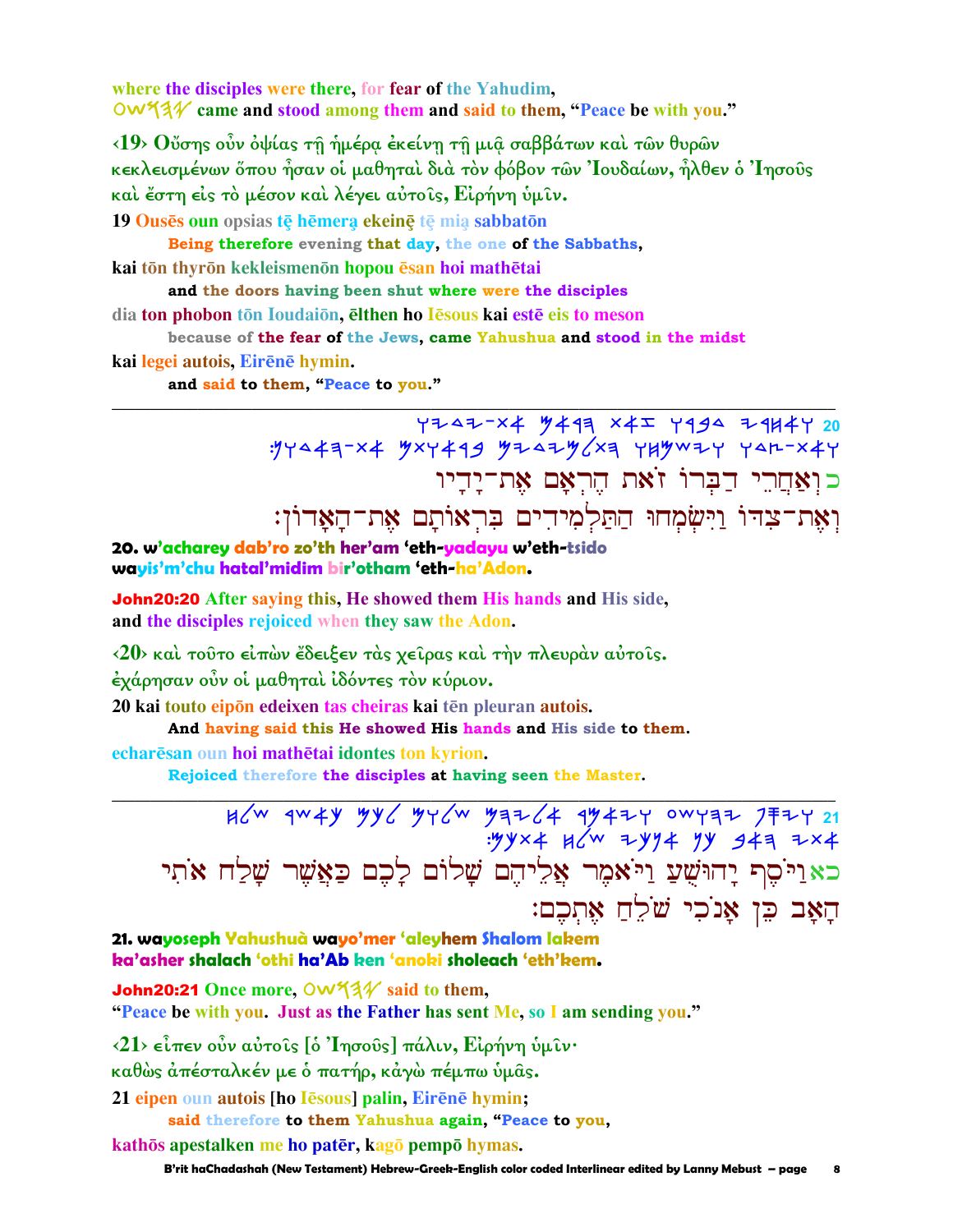52 4724 x42 4494 24444 22 :WAPA HYA-X4 YY / YHP YA7 /4 AY47Y כבואחרי דברו זאת ויפח בהם וַיֹּאמֶר אֱלֵיהֵם קִחוּ לַכֶם אֶת־רוּחַ הַקֹּהֵשׁ:

### 22. w'acharey dab'ro zo'th wayipach bahem wayo'mer 'aleyhem q'chu lakem 'eth-Ruach haQodesh.

**John20:22** After saying this, He breathed on them and said to them, "Take for yourself the Holy Spirit."

 $\langle 22 \rangle$  καὶ τοῦτο εἰπὼν ἐνεφύσησεν καὶ λέγει αὐτοῖς, Λάβετε πνεῦμα ἄγιον·

22 kai touto eipōn enephysēsen kai legei autois,

And having said this He breathed on them and says to them.

#### Labete pneuma hagion;

"Receive the Holy Spirit."

 $792$   $123$   $123$ :YYW47 YYZW4X JW4Y כגוְהָיָה כָּל־אֲשֶׁר תִּסְלְחוּ לְחַטֹּאתָם וִנִסְלַח לַהֵם <u>וַאֲשֶׁר הַאֲשִׁימוּ יֵאָשָׁמוּ</u>:

23. w'hayah kal-'asher tis'l'chu l'chato'tham w'nis'lach lahem wa'asher ta'ashimu ye'shamu.

**John20:23** "And it shall be that all those whose sins you forgive shall be forgiven to them, and those whom you condemn shall be condemned."

 $\langle 23 \rangle$  αν τινων αφήτε τας αμαρτίας αφέωνται αύτοις, αν τινων κρατήτε κεκράτηνται. 23 an tinon aphete tas hamartias apheontai autois,

"Of whomever you forgive the sins they have been forgiven to them;

#### an tinon kratēte kekratēntai.

of whomever you hold they have been held."

 $7497424$  4997 9 400 4724 444 49787 24 : OWYĘZ 4Y 9Y WYYX9 3Z3-46 כד וְתוֹמָא אֶחָד מִשָּׁנֵים הֵעֲשָׂר הַנִּקְרָא דִידוּמוֹס לֹא־הַיַה בִתוֹכָם כִּבוֹא יָהוּשָׁעַ:

### 24. w'Thoma' 'echad mish'neym he`asar haniq'ra' Didumos lo'-havah b'thokam k'bo' Yahushuà.

**John20:24** Thoma who is called Didumos, one of the twelve, had not been in their midst when OW534 entered.

 $\langle 24 \rangle$  Θωμα̂ς δέ είς έκ των δώδεκα, ο λεγόμενος Δίδυμος, ούκ ην μετ' αύτων ὅτε ηλθεν 'Ιησούς. 24 Thōmas de heis ek tōn dōdeka, ho legomenos Didymos,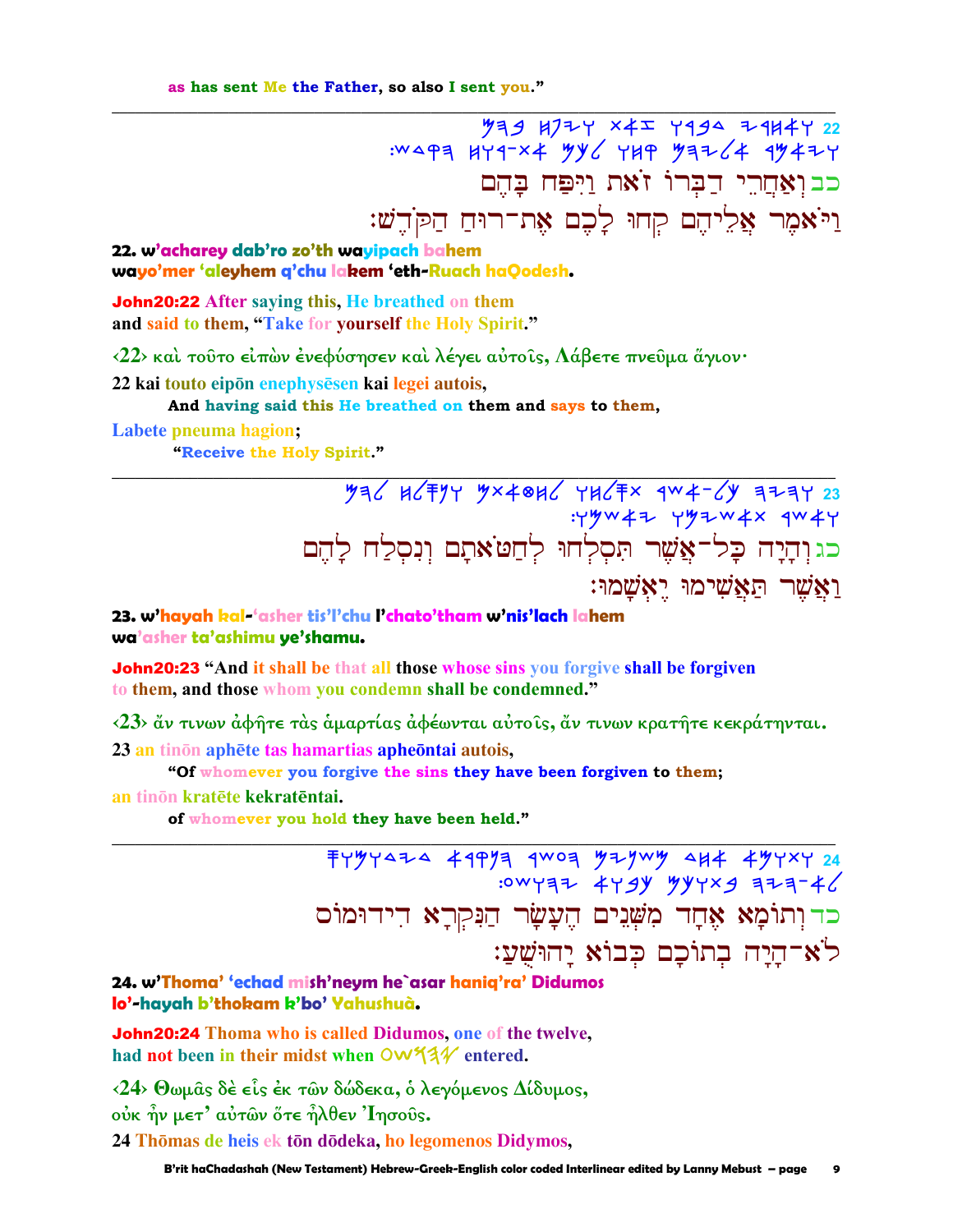But Thomas, one of the twelve, the one being called Didymus, ouk en met' auton hote elthen Iesous.

was not with them when came Yahushua.

 $Y$ 19249 349 9346 3244wya 324236xa 46 442124 25  $704 - x4 + 72429 = 9444 + 644 + 99764 + 9942 + 9744 + 9744$  $x + 4$ クキクヨ クィアクタ ものタルキー×キ クシッキャ ×イイクキクヨ :172944 46 YAR9 747-X4 97W4Y כהוַיַּגִּידוּ לוֹ הַתַּלְמְידִים הַנִּשְׁאֲרִים לֵאמֹר רַאֹה רַאִינוּ אֶת־הַאֲדוֹן וַיֹּאמֶר אֱלֵיהֶם אָם־לֹא אֶרְאֶה בְיַדִיו אֶת־רֹשֵׁם הַמַּסִמְרוֹת וָאָשִׂים אֶת־אָצְבָעִי בִּמְקוֹם הַמַּסִמְרוֹת וְאֲשִׂים אֶת־יַדִי בִּצְדוֹ לֹא אָאֲמִין:

25. wayagidu lo hatal'midim hanish'arim le'mor ra'oh ra'inu 'eth-ha'Adon wayo'mer 'aleyhem 'im-lo' 'er'eh b'yadayu 'eth-rshem hamas'm'roth w'asim 'eth-'ets'ba`i bim'qom hamas'm'roth w'asim 'eth-yadi b'tsido lo' 'a'amin.

**John20:25** The rest of the disciples told him about it, saying "We have surely seen the Adon!" He said to them, "If I see the wound marks of the nails in His hands. put my finger on the place of the nails, and put my hand on His side, I shall not believe."

<25> έλεγον οὖν αὐτῶ οἱ ἄλλοι μαθηταί, Εωράκαμεν τὸν κύριον.

ό δὲ εἶπεν αὐτοῖς, Ἐὰν μὴ ἴδω ἐν ταῖς χερσὶν αὐτοῦ τὸν τύπον τῶν ἤλων

καὶ βάλω τὸν δάκτυλόν μου εἰς τὸν τύπον τῶν ἥλων

καὶ βάλω μου τὴν χεῖρα εἰς τὴν πλευρὰν αὐτοῦ, οὐ μὴ πιστεύσω.

25 elegon oun autō hoi alloi mathētai, Heōrakamen ton kyrion.

Therefore were saying to Him the other disciples, "We have seen the Master." ho de eipen autois, Ean mē idō en tais chersin autou ton typon tōn hēlōn

But He said to them, "Unless I see in His hands the mark of the nails

kai balō ton daktylon mou eis ton typon tōn hēlōn

and I put my finger into the place of the nails

kai balō mou tēn cheira eis tēn pleuran autou, ou mē pisteusō.

and I put my hand into His side, I shall never believe."

 $x + 99$  x2yw y242y xy y2y2 xyyyw arpy 242y 26  $x + 4177$   $x + x$   $x - 47$   $y - 47$   $x - 47$   $x - 47$   $x - 47$   $x - 47$   $x - 47$   $x - 17$   $x - 17$   $x - 17$   $x - 17$   $x - 17$   $x - 17$   $x - 17$   $x - 17$   $x - 17$   $x - 17$   $x - 17$   $x - 17$   $x - 17$   $x - 17$   $x - 17$   $x - 17$   $x - 17$   $x - 17$   $x - 1$  $.996$  gyc/w  $4947$  gaiging agozy כו וַיְהִי מִקְצָה שָׁמוֹנַת יַמִים וְתַלְמִידֵיו שֵׁנִית בַּבַּיִת וְתוֹמָא עִמָּהֵם וַיָּבֹא יַהוּשֻׁעַ וְהַדְּלַתוֹת מִסְנַּרוֹת וַיַּעֲמֹד בִּינֵיהֵם וַיֹּאמֶר שַׁלוֹם לַכֶם:

26. way'hi mig'tseh sh'monath yamim w'thal'midayu shenith babayith w'Thoma' `imahem wayabo' Yahushuà w'had'lathoth m'sugaroth waya`amod beyneyhem wayo'mer Shalom lakem.

**John20:26** And it came to pass at the end of eight days, His disciples were in the house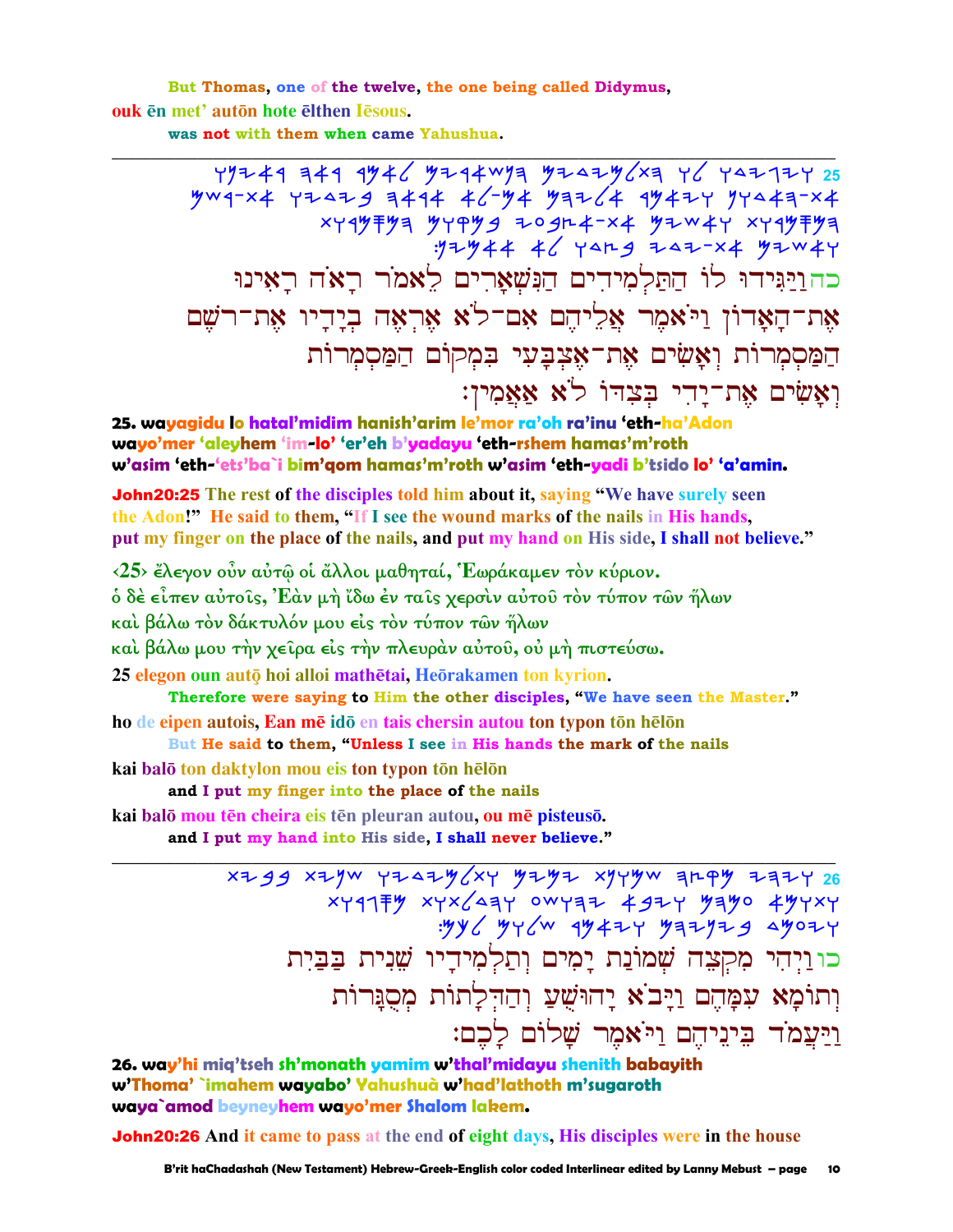a second time and Thoma was with them,  $\mathsf{OW44V}$  entered, and yet the doors were closed. He stood among them and said, "Peace to you."

<26> Και μεθ' ήμέρας όκτω πάλιν ήσαν έσω οι μαθηται αύτου καί Θωμας μετ' αύτων. έρχεται ό Ίησους των θυρων κεκλεισμένων καὶ ἔστη εἰς τὸ μέσον καὶ εἶπεν, Εἰρήνη ὑμῖν.

26 Kai meth' hēmeras oktō palin ēsan esō hoi mathētai autou kai Thōmas met' autōn. And after eight days again were inside His disciples and Thomas with them.

erchetai ho Iesous tōn thyrōn kekleismenōn kai estē eis to meson

comes Yahushua the doors having been shut and stood in the midst kai eipen, Eirēnē hymin.

and said, "Peace to you."

 $7447-x4$  3494 3/3 yogr4 k/w 494x-/4 994 91447 27  $77794$   $1789$   $77724$   $147$   $1479$   $1479$   $1499$   $1497$   $147$ :ツマーツヰツーツヰ マーy כזוְאַחַר אָמַר אֶל־תּוֹמָא שָׁלַח אֶצְבָּעֲךָ הֵנָּה וּרִאָה אָת־יַדֵי וּשָׁלַח אָת־יַרִדְ הֵנָּה וִשִׂים בִּצְדִי וְאַל־תְּהִי מְחֻסַר אֶמוּנָה כִּי אָם־מַאֲמִין:

27. w'achar 'amar 'el-Toma' sh'lach 'ets'ba`aak henah ur'eh 'eth-yaday ush'lach 'eth-yad'ak henah w'sim b'tsidi w'al-t'hi m'chusar 'emunah ki 'im-ma'amin.

**John20:27** After that, He said to Thoma, "Extend your finger here, and look at My hands. Reach your hand here and place it into My side. Do not let your faith be lacking, but rather believe."

 $\langle 27 \rangle$  εἶτα λέγει τῷ Θωμậ, Φέρε τὸν δάκτυλόν σου ὦδε καὶ ἴδε τὰς χεῖράς μου καὶ φέρε τὴν χεῖρά σου καὶ βάλε εἰς τὴν πλευράν μου, καί μή γίνου άπιστος άλλά πιστός.

27 eita legei tō Thōmą, Phere ton daktylon sou hōde kai ide tas cheiras mou, Then He says to Thomas, "Bring your finger here and see My hands

kai phere tēn cheira sou kai bale eis tēn pleuran mou,

and bring your hand and put it into My side,

kai mē ginou apistos alla pistos.

and do not become faithless but faithful."

כחוַיַּעֲן תּוֹמֵא וַיֹּאמֶר אָלְיו אַדוֹנִי וַאלֹהֵי:

28. waya`an Toma' wayo'mer 'elayu 'Adoni w'Elohay.

**John20:28** Toma answered and said to Him, "My Adon and my El!"

 $\langle 28 \rangle$  άπεκρίθη Θωμας και είπεν αύτω, Ο κύριός μου και ο θεός μου.

28 apekrithē Thomas kai eipen auto, Ho kyrios mou kai ho theos mou. answered Thomas and said to Him, "My master and My El."

 $x$ 1943 ZX4 XZ49 YOZ OWY3Z YZ 494ZY 29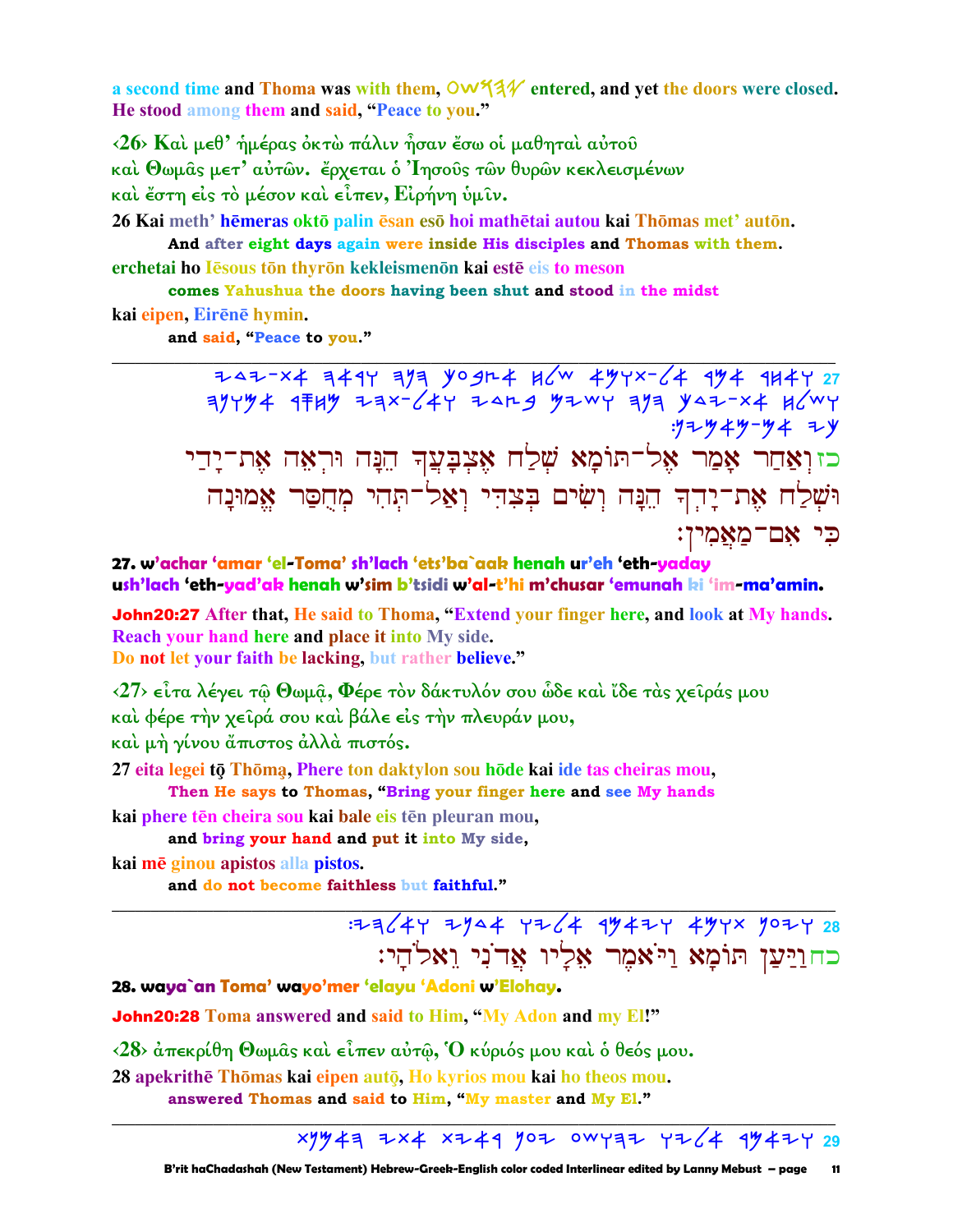## : 92 4 9 9 9 2 4 9 9 2 9 2 9 4 9 3 4 9 0 4 כטוַיֹּאמֶר אֶלְיו יָהוּשָׁעַ יַעַן רָאִיתָ אֹתִי הֵאֵמָנִתָּ אֲשֶׁרֵי הַמַּאֲמִינִים וְאִינַם רֹאִים:

29. wayo'mer 'elayu Yahushuà ya`an ra'itah 'othi he'eman'at 'ash'rey hama'aminim w'eynam ro'im.

**John20:29**  $\circlearrowleft\sqrt{34}$  said to him, "Because you have seen Me, you believe. Blessed are they who believe yet do not see!"

<29> λέγει αύτω ο 'Iησούς, Ότι εώρακάς με πεπίστευκας; μακάριοι οι μή ιδόντες και πιστεύσαντες. 29 legei autō ho Iēsous, Hoti heōrakas me pepisteukas?

says to him Yahushua, "Because you have seen Me have you believed? makarioi hoi mē idontes kai pisteusantes.

Blessed are the ones not having seen and having believed."

YZAZY(x ZYZO OWYAZ AWO YZJA YZAK XYX4-Y1 AYAY 30  $1377$   $2779$   $29 \times 997 - 46$   $304$ לוִהְגָּה גַּם־אֹתוֹת אֲחֶרִים רַבִּים עָשָׂה יָהוּשָׁעַ לְעֵינֵי תַלְמִידָיו אַשר לֹא־נִכְתְּבוּ בַּסֶּפֶר הַזֶּה:

30. w'hinneh gam 'othoth 'acherim rabbim `asah Yahushuà l'`eyney thal'midayu 'asher lo'-nik't'bu basepher hazeh.

**John20:30 Behold OW 43** also performed many other signs in the eyes of His disciples that were not written in this scroll.

<30> Πολλά μέν οὖν καί ἄλλα σημεία έποίησεν ο Ίησους ένώπιον τῶν μαθητῶν [αὐτοῦ], ἃ οὐκ ἔστιν γεγραμμένα ἐν τῷ βιβλίῳ τούτῳ· 30 Polla men oun kai alla semeia epoiesen ho lesous enopion ton matheton [autou],

Many therefore also other signs did Yahushua before His disciples,

ha ouk estin gegrammena en tō bibliō toutō;

which have not been written in this scroll.

לאואלה נכתבו למען תאמינו כי יהושע הוא המשיח בֶּן־אֱלֹהִים וּלְמַעֲן יִהִיוּ לָבֶם חַיִּים בִּשָׁמוֹ בָּאֱמוּנַתְבֶם:

31. w'eleh nik't'bu l'ma`an ta'aminu ki Yahushuà hu' haMashiyach ben-'Elohim ul'ma`an yih'yu lakem chayim bish'mo be'emunath'kem.

**John20:31** Yet these were written so that you would believe that  $\overline{OW44}$  is the Mashivach, the Son of Elohim. and so that in your faith you would have life in His name.

<31> ταύτα δέ γέγραπται ίνα πιστεύ[σ]ητε ότι 'Iησούς έστιν ο Χριστός δ υίδς του θεου, και ίνα πιστεύοντες ζωήν έχητε έν τω ονόματι αύτου.